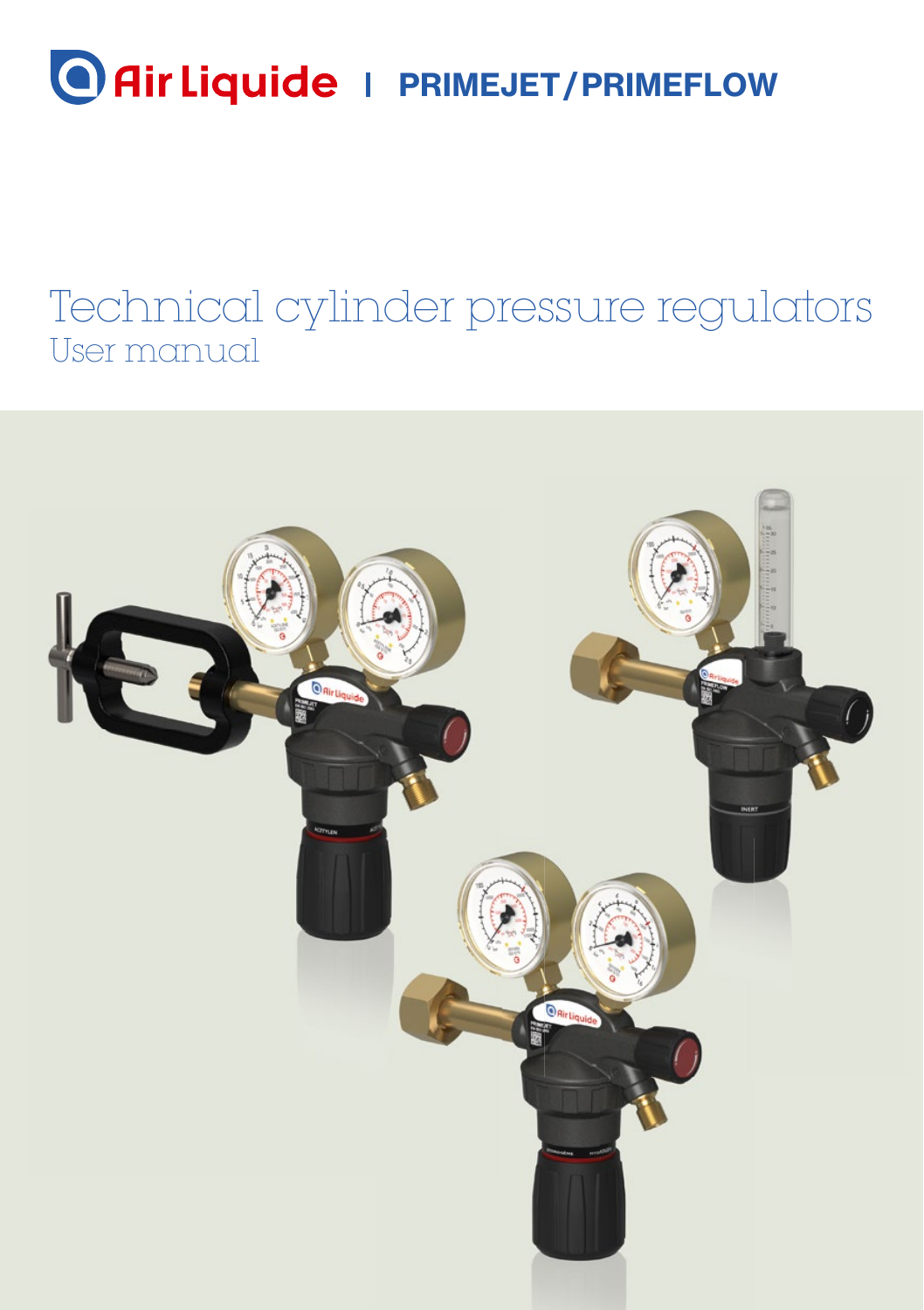

#### Description according to EN ISO 2503

- 1. Cylinder valve
- 2. Inlet connection
- 3. High pressure gauge
- 4. Low pressure gauge (gauge l/min in pressure regulator with flowmeter gauge)
- 5. Pressure adjustment screw
- 6. Shut-off valve
- 7. Outlet connection (E.g.. hose nozzle with union. Nut not included.)
- 8. Pressure relief valve
- 9. Regulating office throttle (for pressure control), only in pressure regulators with flowmeter gauge
- 10. Type designation, name of manufacturer and/or distributor

This operating manual is intended to ensure the safe use of the pressure regulator for its intended purpose. Reading and following instruction in the operating manual contributes to preventing hazards, reduces downtime and increases the reliability and service life of the devices.

#### Marking gas type

- A = Acetylene
- $O = Ox$ vgen
- $P = IPG$
- N = CO2, Nitrogen, Inert gas
- H = Hydrogen
- D = Compressed air
- M = Methane/Natural gas
- $Y = MPS$
- P1 = Highest admission pressure
- P2 = Maximum outlet pressure or flow Device class according to EN ISO 2503 Date of production – Code Manufacturer Code

#### THIS OPERATING MANUAL MUST ALWAYS REMAIN AVAILABLE WITHIN REACH.

Safety instructions see also Point 2: in case of doubt the manufacturer or distributor should be contacted.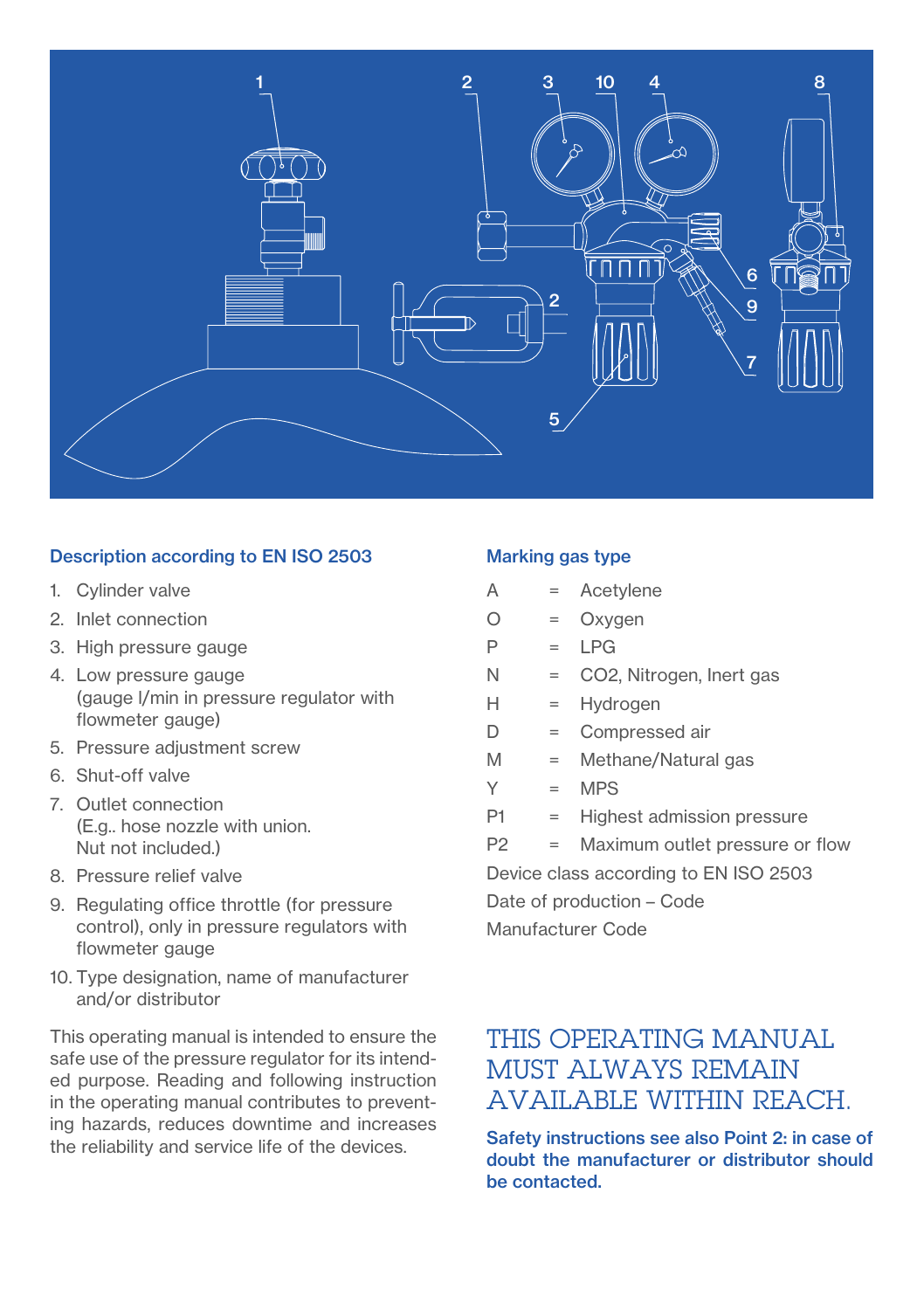## $1$   $\frac{1}{2}$

#### 1.1 Intended use

These cylinder pressure regulators are intended for use with compressed gases released under pressure, on pressurized gas cylinders up to 300 bar filling pressure (depending on technical design) as well as for liquid gases. to reduce the corresponding cylinder pressure and to keep the desired working pressure constant. The pressure regulator must only be used for gases for which a symbol is present on the pressure regulator (see symbols Point 3).

#### 1.2 Unintended use

- Pressure regulation valves must not be used for liquids
- Pressure regulators must not be operated in ambient temperatures below -20 °C and above 60 °C
- Do not use pressure regulators for aggressive gases such as ethylamine, diethylamine, ammonia etc.

#### 1.3 Directive 97/23/EC: Pressurised equipment (PED)

AIR LIQUIDE equipment of DN < 25 mm (e.g. pressure regulators, valves, non return valves…) satisfy to requirement of article 3§3 of 97/23/EC directive and at the state of the art. Consequently, these equipments shall not be CE marked as defined in article 15. By design, these equipment may integrate pressure relief valves or burst disks. In this case, those ones shall neither be CE marked according to paragraph 2 of annex II. In other case, pressure relief valves and burst disks shall be CE Marked.

# 2 Safety instructions

#### All indications labeled with this symbol are considered as special safety instructions.

- 2.1 The pressure regulators conform to the recognized state of the art, as well as the requirements of existing standards.
- No changes or alterations may be performed without the manufacturer's permission.
- 2.2 No adapters should be installed between the cylinder valve and the cylinder pressure regulator.

Improper operation, or use for purposes other than those intended can create hazards for the user and other persons, as well as damage to the pressure regulator.

- 2.3 Regulations that are applicable in Germany:
- 2.3.1 Accident prevention regulations / DGUV rules
- 100-001"Principles of prevention"
- 113-001 "Explosion prevention rules" Name plate
- 100-500 "Operation of work equipment"
- 2.3.2 Laws, directives, technical regulations
	- Product safety law (ProdSG) with the specific:
- Product safety directives (ProdSV), e.g. Explosion protection directive (11. ProdSV) or Pressure device directive (14. ProdSV) 5. Dimensional drawing
- Work safety directive with Appendix  $1 3$
- Work safety technical rules (TRBS)
- Hazardous materials technical rules (TRGS)
- Plant safety technical rules (TRAS)
- 2.3.3 Bulletins, norms and quidelines
- Pressure equipment directive, 2014/68/EU
- Bulletin Use of compressed gas cylinders (DVS 0212)
- Refer to the safety data sheets of each specific gas type
- 2.4 Regulations that are applicable in Austria:
- Employee protection law ASchG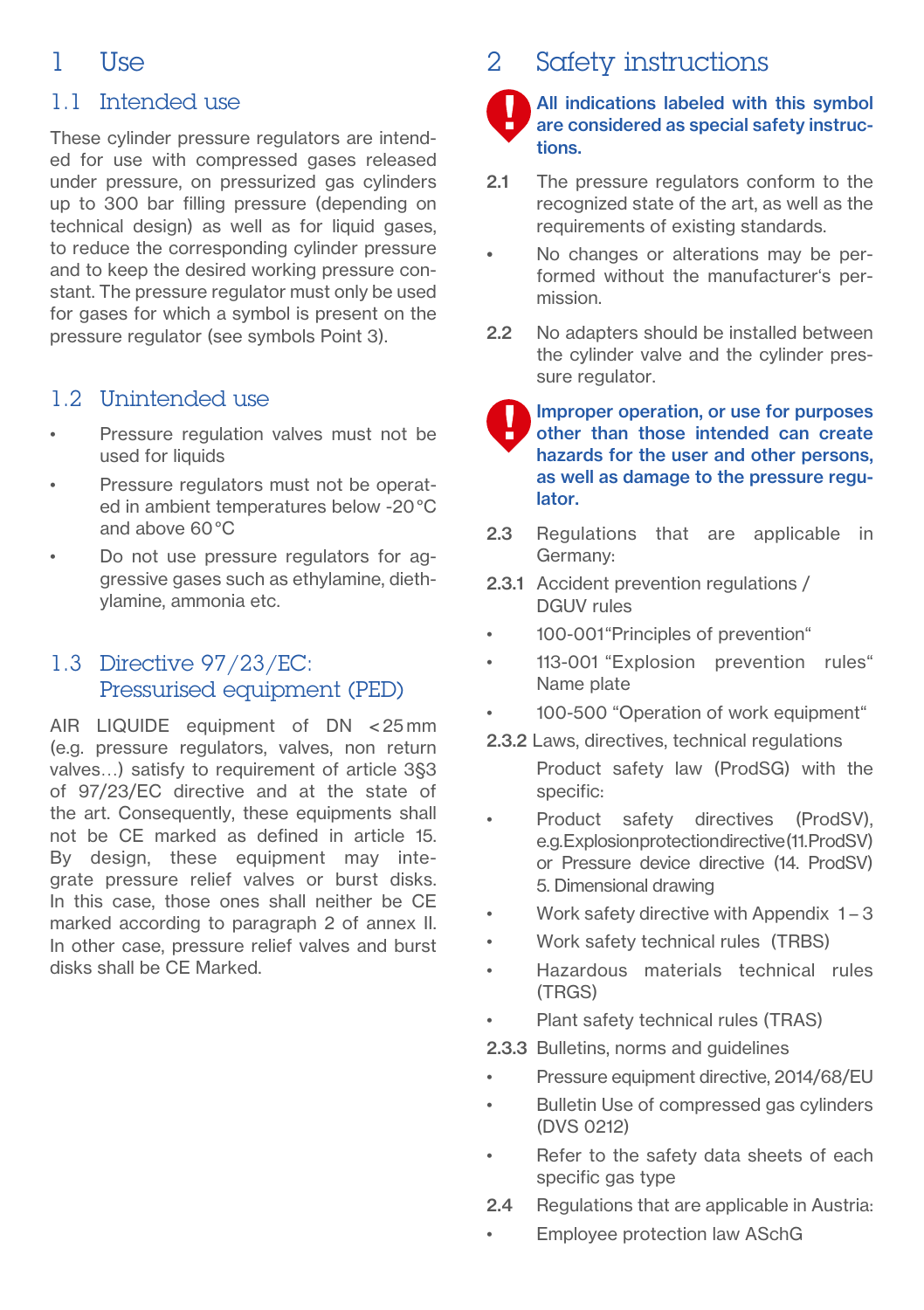- Work equipment directive (AM-VO) BGBL. II. Nr. 164/2000 igF.
- General operating instructions for acetylene welding and cutting equipment according to § 26 para. 4 of the AM-VO.
- 2.5 Regulations that must be observed in Switzerland:
- 832.20 Federal Act on Accident Insurance (AIA)

 Art. 82 The employer is obligated to take all the necessary steps to prevent workplace accidents and occupational diseases, which, according to experience, are necessary, can be applied according to the latest technology and are appropriate for the respective circumstances.

822.11 Employment Act, EmpA

 Art. 6 The employer is obligated to take all the necessary steps to protect the health of his employees, which, according to experience, are necessary, can be applied according to the latest technology and are appropriate for the respective type of business.

• 832.30 Ordinance on the Prevention of Accidents and Occupational Diseases (APO)

 Art. 3 To safeguard occupational safety, the employer must make all the arrangements and protective measures that correspond with the provisions of this Ordinance and the other provisions applicable for his business governing occupational safety, as well as all other recognized technical regulations relating to safety and occupational health. The employer must ensure that the effectiveness of the protective measures and protective devices are not compromised. If buildings, parts of buildings, work equipment (machines, apparatus, tools or plants used at work) or work practices are changed or new substances are being used, the employer must adapt the protective measures and protective devices to suit the new conditions.

 Art. 6 The employer must ensure that all employees working in his company, including employees of another company, are informed of the dangers involved in their activities and are informed of the measures to take in order to prevent them.

This information and instructions must be relayed at the time the individual is hired and on the occasion of every significant change in the working conditions and repeated if necessary.

- 819.121 Ordinance on the Safety of Pressure Equipment (Pressure Equipment Regulation, DGV)
- 832.312.12 Ordinance on the Safety and Health Protection of Workers in the Use of Pressure Equipment (Use of Pressure Equipment Ordinance, DGVV)
- 930.111 Ordinance on Product Safety (ProdSO)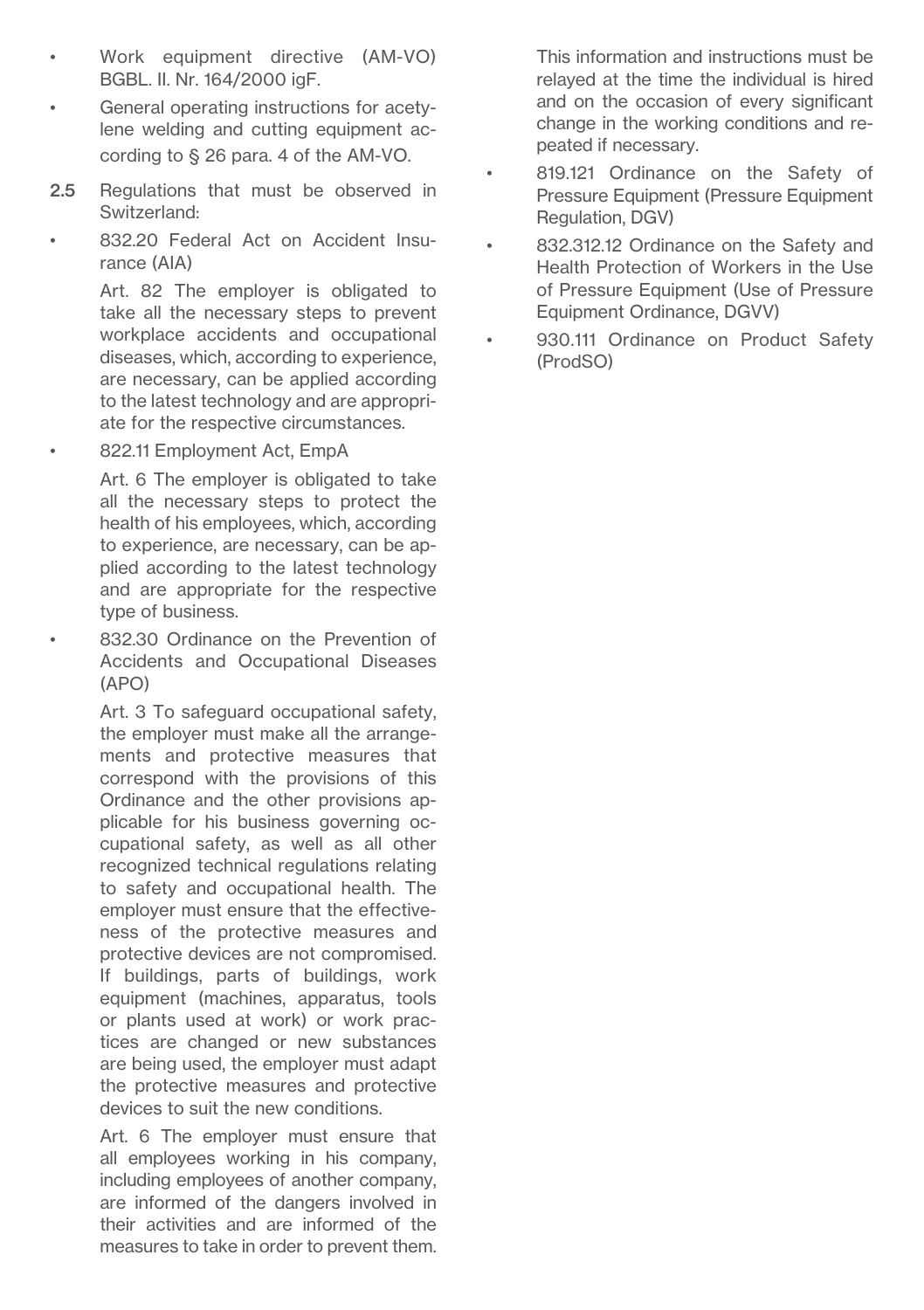#### 3 Starting operation The sequence must be strictly respected!



Explosion hazard! All parts such as tools and hands that come into contact with oxygen must be kept free from oil and grease.

- 3.1 Before starting work, the instructions in this operating manual must be read and followed during the work!
- 3.2 Check if the pressure regulator is suitable for the intended gas type and pressure (see symbol Point 3).
- 3.3 Check if the cylinder valve connector and the seal are clean and undamaged. In case of any damage, the pressure regulator must not be connected.
- Before screwing on the pressure regulator, open the cylinder valve once briefly and close it again in order to blow out any possible dirt. Do not stand in front of the valve when doing this or hold your hand in front of the valve. (except for hydrogen and hydrogen mixtures, propane, corrosive, toxic and irritant gases, and flammable test gases). Ensure good ventilation.
- 3.4 Connect the regulator with screw connection to the bottle valve (1) using a suitable spanner or connection bracket (2) in a gas-tight manner. For regulators with manual connection (O-ring seal), this screw connection must be tightened by hand. No tools must be used for manual connection. The mounting position of the regulator must always be vertical in relation to the pressure gauges.
- 3.5 Connect the hose to the hose connector on the outlet stud (7) and to the consumer device. Hoses and hose connections (hose nozzles) shall be used according to actual and related standard. Secure the hoses with suitable hose clips.
- 3.6 Adjusting the pressure

Before releasing the gas into the system, check the following:

1. Correct version of the cylinder pressure regulator

- 3. Pressure fully turned off on the pressure adjustment screw (5) (anticlockwise)
- 4. Re-adjustment valves are closed.

Then close the shut-off valve (6) and release pressure and pressure regulator by unscrewing the pressure adjustment screw (5). Open the cylinder valve slowly, the high-pressure gauge (3) indicates the cylinder pressure. Open the shut-off valve (6) and slightly open the corresponding shut-off valve of the consumer device. Then screw down the pressure adjustment screw (5) to set the desired outlet pressure (operating pressure) and check it on the low pressure gauge (4). Correct the pressure setting if the pressure dips.

 Carry out leak test with Air Liquide leak detection spray!

### 4 Stopping operation

- For short shutdown periods: close the shut-off valve on the pressure regulator.
- For longer shutdown periods: Close the cylinder valve, release pressure, pressure regulator has zero pressure, loosen pressure adjustment screw (5). Close the shut-off valves on the pressure regulator and the consumer device. Never tighten or loosen screw connectors while they are under pressure!

2. All indicators at zero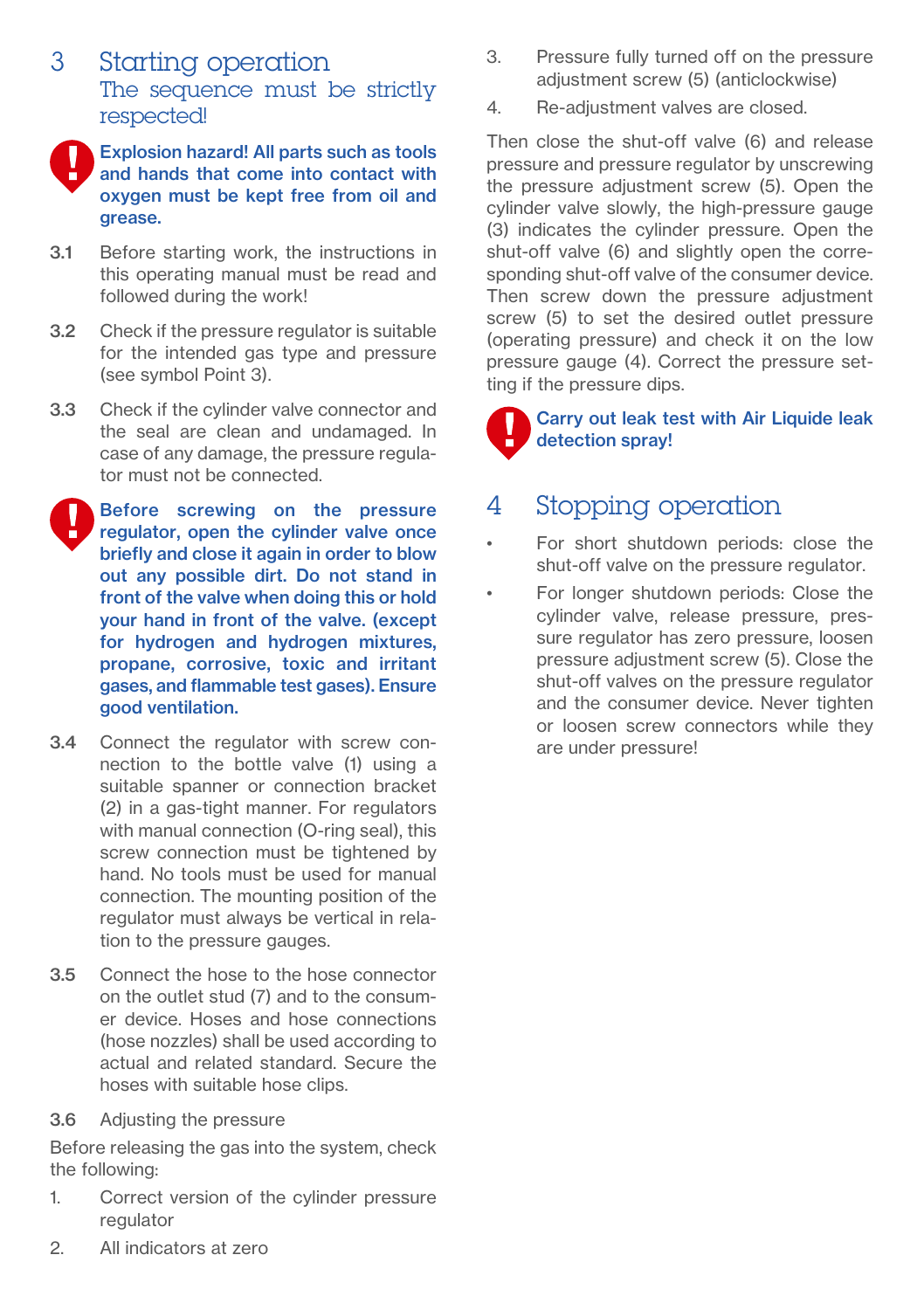#### 5 Operation and maintenance note

5.1 Always protect the pressure regulator from damage (visual inspection at regular intervals).



#### The factory settings of the connection seals must not be changed.

- 5.2 Ensure that the connector seals, sealing surfaces and gauges are in perfect condition.
- If a fault occurs, for example if the outlet pressure rises when output  $= 0$ . if there are leaks into the atmosphere, the guages are defective, or when the safety valve is activated, shut off the pressure regulator , close the cylinder valve immediately.

Air Liquide recommends annual periodic inspections of the pressure regulator by competent, authorized personnel.



 Faults that occur can have many causes. For your own safety, avoid tampering or making repairs on your own.

#### 6 Repairs

 Repairs to the pressure regulators must only be done by competent and trained personnel in authorized specialist workshops. Only original spare parts must be used for repairs.

6.1 If unauthorized repairs or changes are made by the user or a third party without permission from the manufacturer, then liability for the consequences is rescinded.

#### 7 Cylinder pressure regulators with flow meter gauge

For these pressure regulators, points 1 to 7 in this operating manual also apply. The flow quantity set by the pressure adjustment screw (5) is indicated on the flow meter gauge (4). In pressure regulators with a flow meter gauge, a regulating office/ throttle (for pressure control) (9) is built in. Check if a regulating office/ throttle (for pressure control) is already installed in your equipment. If yes this must be removed because the mounting holes are not adapted to the pressure regulator.

#### 8 Indications to Cylinder pressure regulator having Flowmeter

Setting of the required flow:

- 1. Close shut-off valve (6)
- 2. Open slowly cylinder valve (1). The inlet gauge (3) is indicating the cylinder pressure.
- 3. Open shut-off valve (6) and corresponding shut-off valve of the implement.
- 4. Set the desired flow by adjustment valve (6).

#### 9 Guarantee

The standard warranty period is one year from the date of delivery in accordance with the general terms and conditions of Air Liquide Deutschland GmbH, Air Liquide Austria GmbH and Carbagas AG. The standard warranty period is only valid for goods that have been used according to the operating manual and generally applicable industry practices and standards.

#### $10$  Note

Please use the product only for the purpose that Air Liquide intended and only if you are competent in the application and follow the technical safety guidelines or safety procedures. If there are any doubts related to the use of the product, request specific Air Liquide product information beforehand or talk to an Air Liquide specialist.